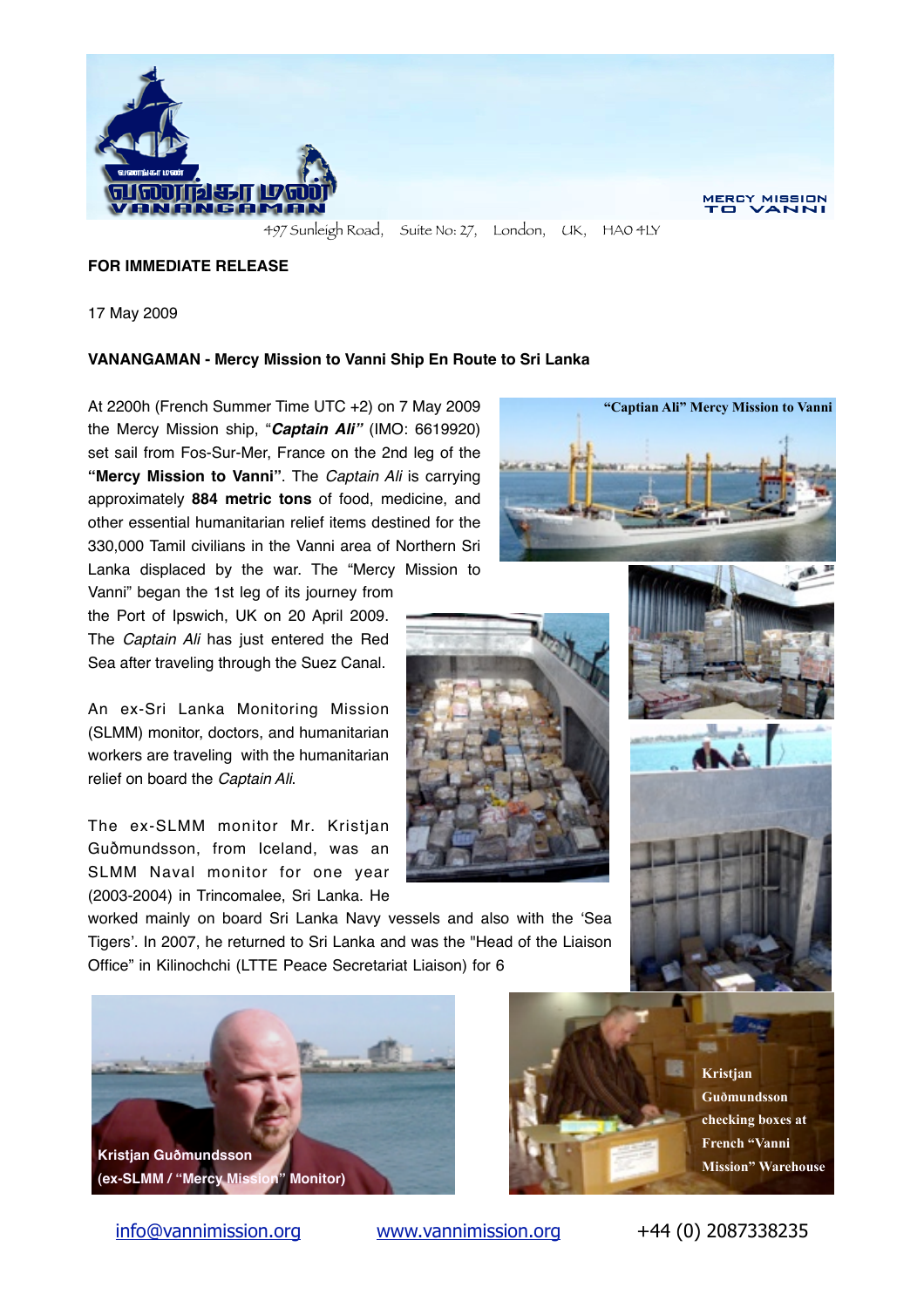

## MERCY MISSION

497 Sunleigh Road, Suite No: 27, London, UK, HA0 4LY



months after which he relocated to Jaffna where he reopened and headed the SLMM Jaffna Office until the SLMM left the country. Mr. Guðmundsson has been more or less ʻat sea' since he was a young man. He is a ship captain "without limitation" and can captain a ship of any size.

Mr Guðmundsson's stated role as part of the "Mercy Mission" is to monitor the loading of the ship and the ship's journey to Sri Lanka in order to ensure that there is **total transparency** and that the "Mercy Mission" is

**purely humanitarian**. During the loading of the ship he remained on board 24 hours a day and he will remain on board the ship until it reaches the international waters off

the coast of Vanni, Sri Lanka. After gaining permission to enter Sri Lanka waters, Mr. Guðmundsson will also monitor the unloading and distribution of the humanitarian aid. *(Please visit [www.vannimission.org](http://www.vannimission.org) for video interviews with Mr. Gu*ð*mundsson aboard the Captain Ali)*

The ship has been equipped with an internet satellite facility and Mr. Guðmundsson, the doctors, and humanitarian workers will be filing daily video blogs, photo essays, personal reflections and twice daily reports (depending on the weather and connectivity) of this historic **"Mercy Mission to Vanni"**. These reports as well as video and photos of the entire mission from beginning to end will be available on the mission website (**[www.vannimission.org](http://www.vannimission.org)**), Facebook (Group name - **Vananga Man: Mission to Vanni**), Twitter (**vannimission**) and on a variety of mainstream media. The website will also have a realtime map showing the progress of the ship.

## **International Tamil Diaspora Mobilizes**

In an unprecedented show of unity the international Tamil Diaspora has come together to collect and send this humanitarian relief to the 330,000 Tamil civilians displaced by the war. There are varying reports of the number of killed and injured with UN internal documents released in mid-April putting the figure at approximately 6,500 dead and 13,000 injured (reputable sources state that the final number may be 2 to 3 times this number) since the beginning

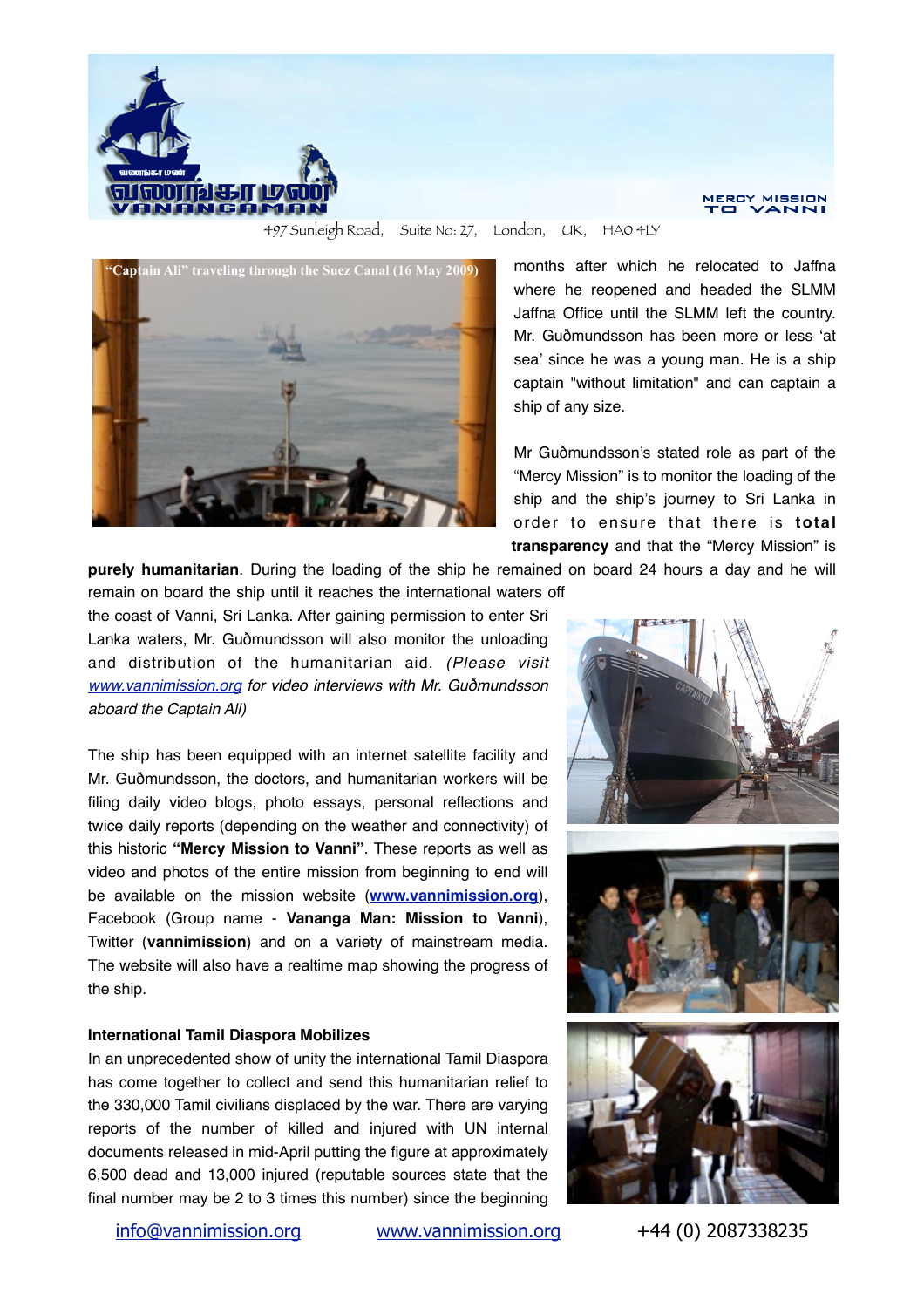

of 2009 due starvation, bombing and shelling. The United Nations and the international Non-Governmental Organizations (iNGOs) have not been present in the so-called ʻsafe zone' since September 2008 and adequate amounts of humanitarian relief have not reached the civilian population for the last 18 months.

Thousands of first, second and third generation Tamil Diaspora volunteers in France, the United Kingdom, Germany, Canada, Norway, Italy, Sweden, Denmark, Finland, Belgium, Switzerland, the Netherlands, Australia, New Zealand, Malaysia and the United States have worked closely together to conceive, plan and implement this "Mercy Mission to Vanni" (Vanangaman). It is a show of solidarity and concern by the worldwide Tamil Diaspora for their friends, relatives and fellow Tamils in the Vanni.



The project has faced numerous hurdles, delays, interference and intimidation since it's conception. On 20 April 2009 the ship, *'Sea Ruby'* (IMO: 9006447), with approximately **450 metric tons** of food, medicine and medical supplies collected in the UK, Germany and Norway departed Ipswich Port in the United Kingdom. British Customs thoroughly checked and x-rayed the boxes and pallets and certified the cargo, which was then taken to Fecamp, France.

From Fecamp, the UK humanitarian relief was taken by road to Fos-Sur-Mer Port, where it was joined by approximately **434 metric tons** of humanitarian assistance collected by Tamils in France from the Tamil

Diasporas in Italy, Sweden, Denmark, Netherlands, Switzerland and other European countries.

The international Tamil Diaspora has also supported the *Vanangaman* Mercy Mission to Vanni by donating funds via the internet [\(www.vannimission.org](http://www.vannimission.org)) and at various functions in Canada, Australia, USA, Malaysia, India, Singapore, and several other countries.

In addition to the Tamil Diaspora, over 20 Members of the UK Parliament and British celebrities, including Joanna Lumley, have signed a petition to the Government of Sri Lanka and the International Community requesting that the "Mercy Mission" be permitted to deliver its humanitarian cargo to the internally displaced persons.

International recording star and multimedia artist Maya Arulpragasam (M.I.A), also provided the "Mercy Mission" with a statement of support. ([http://vannimission.org/2009/03/31/statement-from](http://vannimission.org/2009/03/31/statement-from-mia/)[mia/\)](http://vannimission.org/2009/03/31/statement-from-mia/)